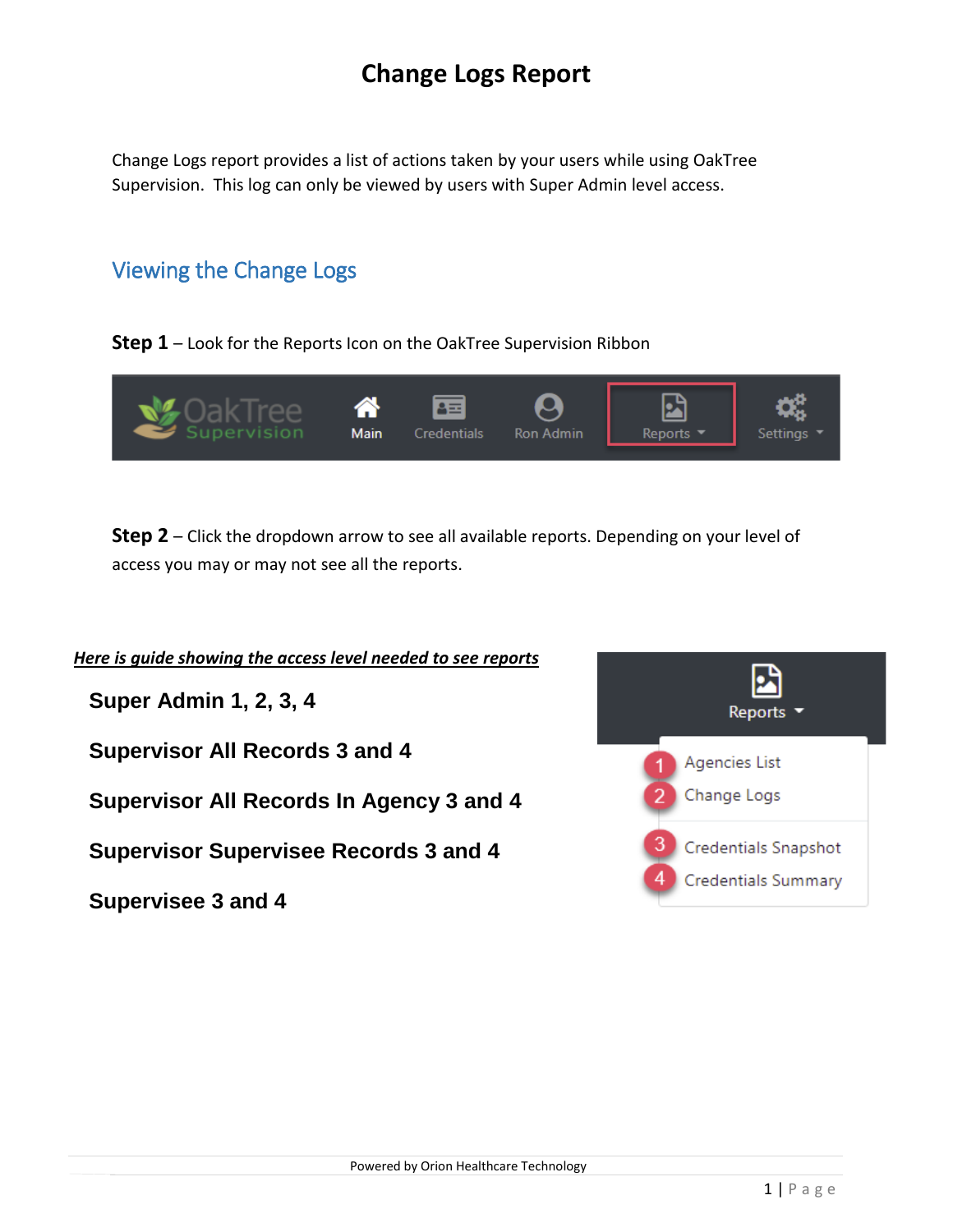## **Change Logs Report**

**Step 3** – Select the Change Logs to see a similar display on your screen.